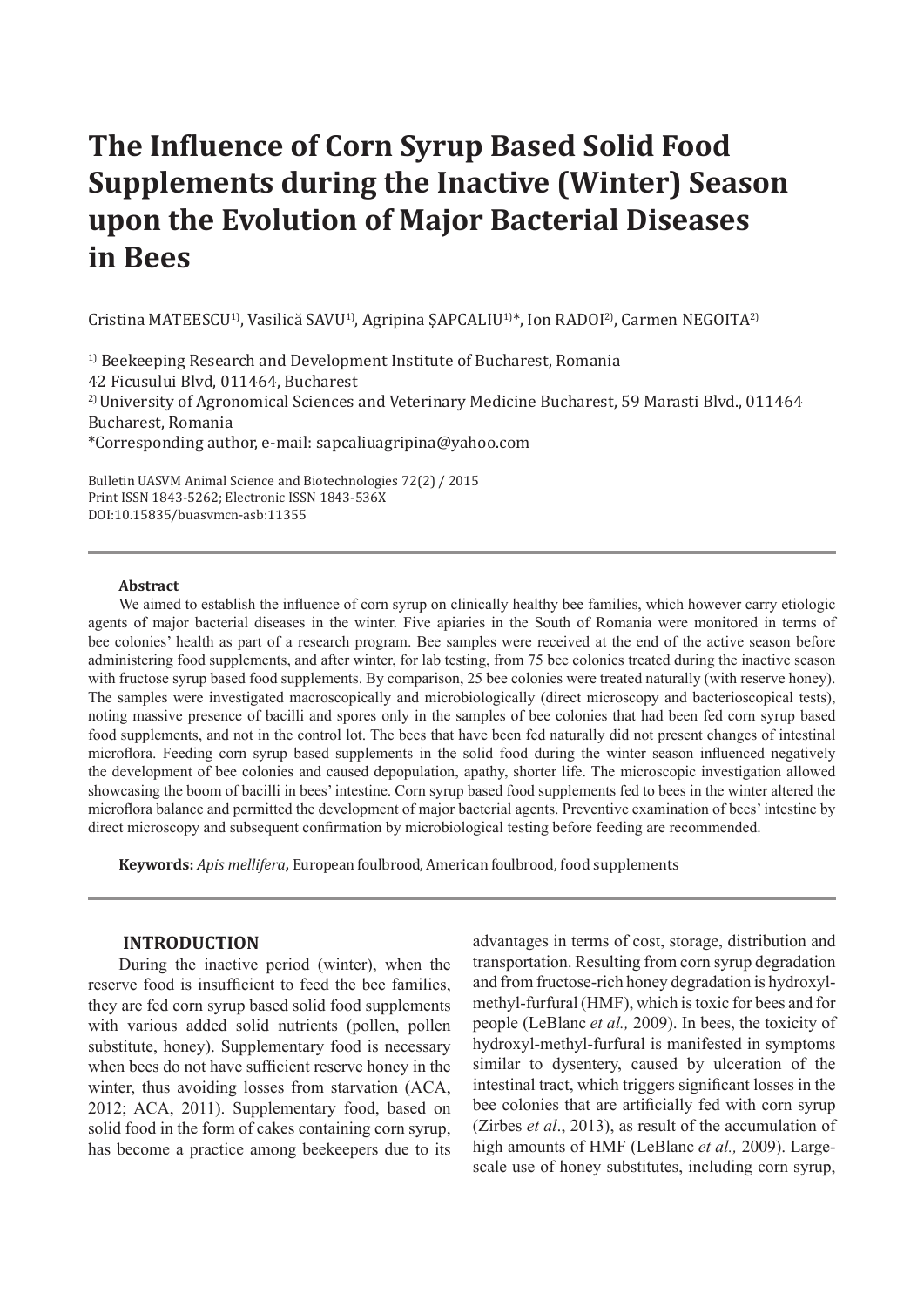| No. of bee colonies                                    | No. of bee colonies                                     |  |  |  |
|--------------------------------------------------------|---------------------------------------------------------|--|--|--|
| Experimental lot (fructose-corn syrup)                 | Control lot (reserve honey fed)                         |  |  |  |
| 75                                                     | 25                                                      |  |  |  |
| ApiaryA                                                | ApiaryE                                                 |  |  |  |
| ApiaryB                                                | ApiaryA                                                 |  |  |  |
| ApiaryE                                                | <b>ApiaryC</b>                                          |  |  |  |
| ApiaryC                                                | <b>ApiaryB</b>                                          |  |  |  |
| ApiaryD                                                | ApiaryD                                                 |  |  |  |
| 27<br>12<br>14<br>16<br>6                              | 5<br>5                                                  |  |  |  |
| Laboratory test (direct microscopy) / (before start of | Laboratory test / (direct microscopy)                   |  |  |  |
| inactive season in which only presence of bacilli was  | (before start of inactive season in which only presence |  |  |  |
| identified)                                            | of bacilli was identified)                              |  |  |  |
| Bacilli/coccipresent                                   | Bacilli/cocci present                                   |  |  |  |
| $Gram +$                                               | $Gram +$                                                |  |  |  |

**Tab. 1.** Distribution of bee colonies in the monitored colonies

may affect bees' immunity system and its detoxifying capacity (Mussen *et al*., 2012; Savu *et al*., 2013).

The aim of this study was to determine the influence of solid supplementary corn syrup feeding in the winter on clinically healthy bee colonies, which however carry etiological agents of major bacterial diseases (American foulbrood and European foulbrood).

## **MATERIALS AND METHODS**

We monitored bee health in 5 apiaries in the Southern area of Romania as part of a research program (Tab.1). Bee samples were taken at the end of the active season *before* feeding supplements, and also *after* winter. Samples from 75 bee colonies treated during the inactive season with corn syrup in the solid supplementary food of bees were examined, in comparison with a control lot of 25 bee colonies fed naturally (with reserve honey). Each bee colony consumed a monthly ration of approximately 1 kg solid food each month for 3 months, according to protocols established by the beekeepers. The solid supplement for each bee colony had various amounts of corn syrup, as specified in each product's prospect. The supplements were selected depending on their source and the beekeepers' capacity.

Ten samples were examined clinically in the laboratory before feeding solid food supplements, two samples of live bees collected randomly from apiaries belonging to the supplementary feeding lot and to the control lot. In the direct microscopy test and in the bacterioscopic testing of the intestine of the carrying but clinically healthy adult bee, the presence of vegetative forms of etiological agents of major bacterial diseases: European foulbrood (*Melissococcus plutonius* and agents association - *Enterococcus faecalis*, *Achromobacter eurydice*,



**Fig. 1.**.Experimental lot - Vegetative forms of etiological agents suspected of loca *before* supplementary feeding  $(T_0)$  (microscopic test directly from the intestine) x 400

*Paenibacillus alvei*, *Brevibacillus laterosporus*) and American foulbrood (*Paenibacillus larvae*) were noticed (OIE, 2008) (Fig.1).

## **RESULTS AND DISCUSSION**

After supplementary feeding in the winter (3 months), necessity samples were taken (Tab. 2), as a result of the appearance of clinical manifestations of the disease. Samples were evaluated by direct microscopy and bacterioscopic examination when we noticed massive presence of bacilli, spores and association flora only in the samples from bee colonies that had been fed solid corn syrup food supplements. In the testing are, complete depopulation and mortality were noticed in the bees that had been fed solid corn syrup food supplements (after spring testing). The sample collected from naturally fed bees did not present changes of the intestinal microflora,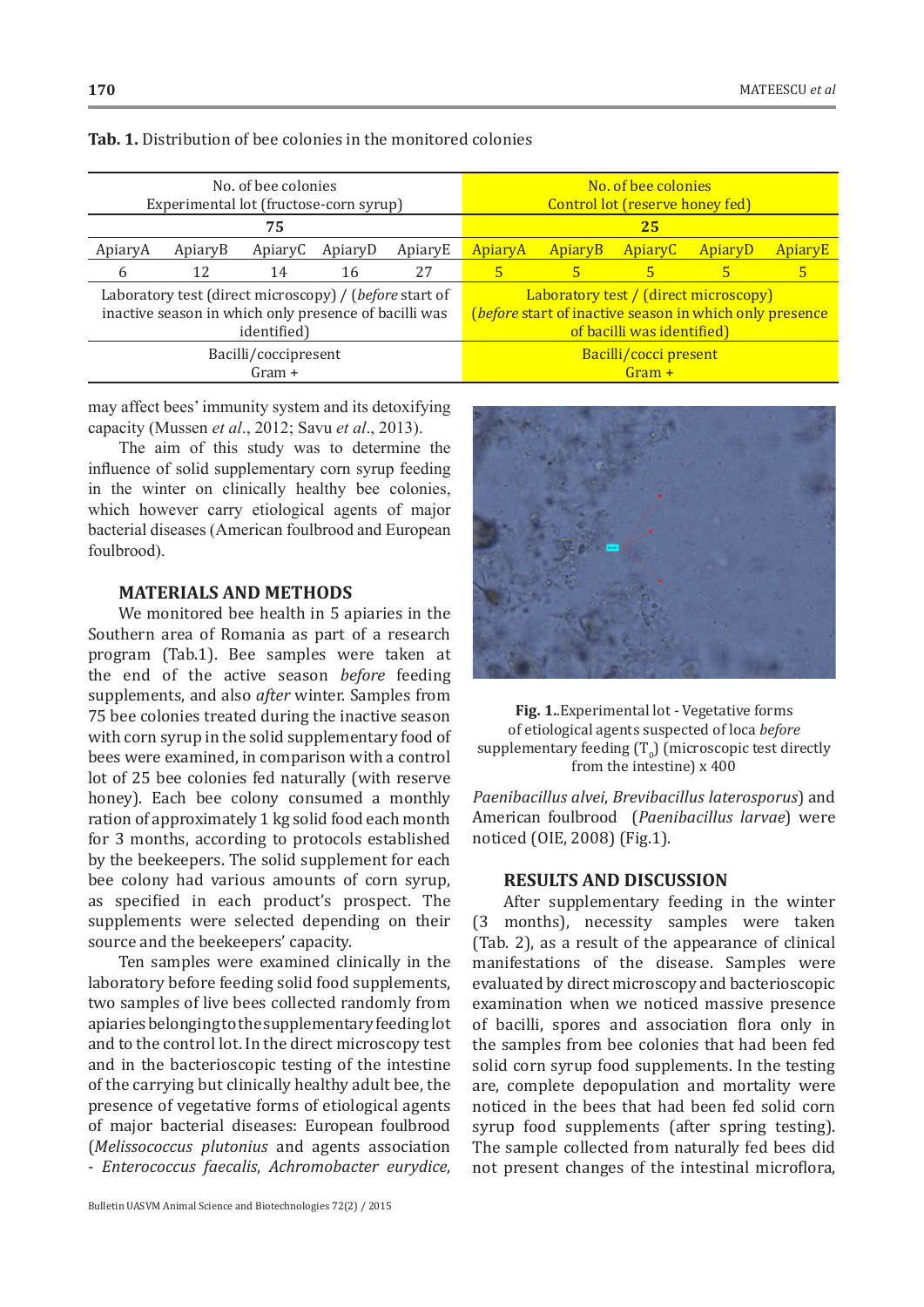| Tab. 2. Results of clinical evaluation and laboratory testing of bee samples sent for necessity examination |  |
|-------------------------------------------------------------------------------------------------------------|--|
| (experimental lot and control lot)                                                                          |  |

| Laboratory test at the end of the inactive season<br>(Experimental lot)                              |       |                                                    | Laboratory test at the end of the<br>inactive season<br>(Control lot)                              |                          |               |                          |  |  |
|------------------------------------------------------------------------------------------------------|-------|----------------------------------------------------|----------------------------------------------------------------------------------------------------|--------------------------|---------------|--------------------------|--|--|
| 75 bee colonies of which:                                                                            |       |                                                    | 25 bee colonies                                                                                    |                          |               |                          |  |  |
| 47 bee colonies (63%)<br>presented bacilli (+++)                                                     |       | 28bee colonies (37%) presented<br>bacilli $(++++)$ |                                                                                                    |                          | bacilli $(+)$ |                          |  |  |
| Depopulation<br>in 39 bee colonies (52%)                                                             |       | Complete mortality<br>in 36 bee colonies (48%)     |                                                                                                    | $100\%$<br>(survival)    |               |                          |  |  |
| No. of diagnosed bee colonies suspected of European and /or American<br>foulbrood (Experimental Lot) |       |                                                    | No. of diagnosed bee colonies<br>suspected of European and /or<br>American foulbrood (Control Lot) |                          |               |                          |  |  |
| EF<br>AF<br>EF / AF                                                                                  | EF    | AF                                                 | EF / AF                                                                                            | EF                       | AF            | EF / AF                  |  |  |
| 9<br>11<br>19                                                                                        | 24    | 8                                                  | 4                                                                                                  | ٠                        |               | $\overline{\phantom{a}}$ |  |  |
| (29%)<br>(48%)<br>(23%)                                                                              | (67%) | (22 %)                                             | (11 % )                                                                                            | $\overline{\phantom{a}}$ |               | ٠                        |  |  |

EF\* (European foulbrood), AF\*\*(American foulbrood)

before and after the winter season, according to OIE methodology (OIE 2008; Savu, 2013) (Fig. 2).

Results indicated that in the experimental lot (75 treated bee colonies), 47 bee colonies (63%) showed the presence of medium degree of infection with etiological agents of major bacterial diseases, and 28 bee colonies (37%) showed the presence of massive infection (European and /or American foulbrood suspicion).

Clinical tests showed that depopulation after 3 months of feeding corn syrup based on solid food supplements was 52% (39 bee colonies) cases of medium degree infection, and complete depopulation in the cases of massive infection 48% (36 bee colonies). As regards the etiology of the infection, in the colonies of medium infection, European foulbrood was suspected in 23% (9 bee colonies), American foulbrood in 29 % (11 bee colonies) and mixed infection in 48% (19 bee colonies). For the apiaries of massive infection diagnosed in the laboratory, it was noticed that in 67 %, European foulbrood was suspected (24 bee colonies), in 22 % (8 bee colonies) American foulbrood and in 11 % mixed infection AF and EF (4 bee colonies) (Fig. 3, 4).

The hypothesis is that *the virulence and pathogenicity of etiological agent stems for major bacterial diseases was caused also by the type of product containing corn syrup, possibly correlated with the HMF content*.

There is a different aggressiveness of corn syrup on bees' intestine due to the content of HMF



(hydroxymethylfurfural) (LeBlanc *et al*., 2009;

**Fig. 2.** Control lot (untreated) - Vegetative forms of suspected etiological agents of European and /or American foulbrood *after* supplementary feeding  $T_1$  (3) months) (microscopic test directly from the intestine) x 400

Zirbes *et al*., 2013).

The presence of etiological agents leading to AF and EF suspicion (Fig. 3, 4) was at the base of the classification of apiaries that received supplementary corn syrup food according to the infection degree and to the dominance of etiological agents, AF or EF, respectively.

# **CONCLUSION**

Feeding solid corn syrup based supplements in the winter caused depopulation and even